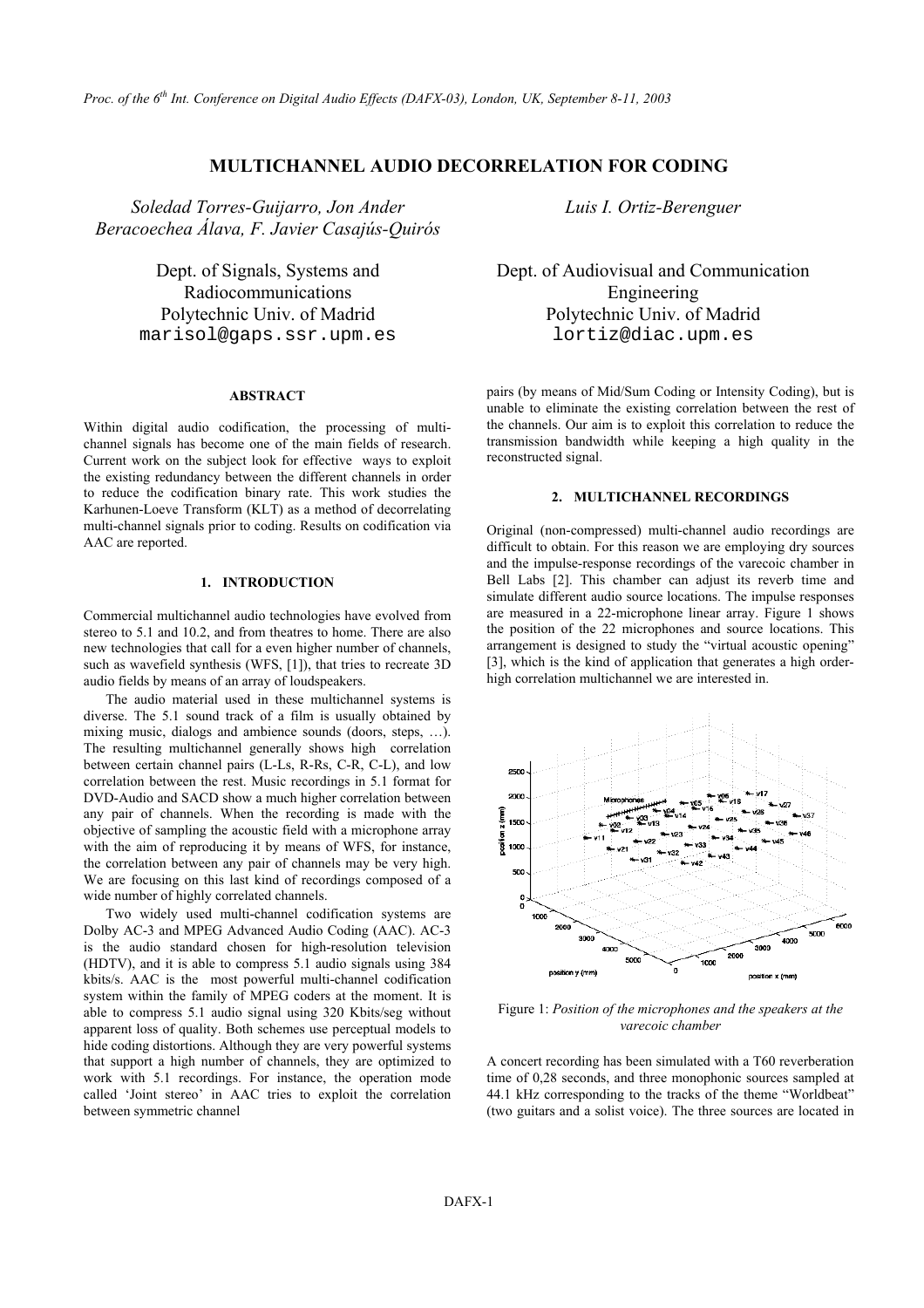positions v31, v37 and v24 of the chamber. The resulting mix corresponds to 5 seconds of natural sounding, 22-channel pop music. In order to measure the correlation between different channels in this mix, we can define the normalized crosscovariance matrix of the multichannel. Each element of this symmetric matrix represents the cross-covariance of the corresponding pair of channels, normalized such a way that the covariance of any channel is 1. The normalized cross-covariance matrix of "Worldbeat", plotted in figure 2, shows a high correlation between a significant number of channel pairs, and range from 0.52 to 0.01 besides the main diagonal.



*recording*

Minimizing the correlation between channels should optimize a subsequent coding block. Several strategies have been employed up to now in this direction: discrete cosine transform (DCT), Fourier Transforms, and interchannel lineal prediction, which was shown to be quite inefficient [4]. A recently proposed approach [5] suggest the use of the Karhunen-Loeve transform (KLT).

#### **3. DECORRELATION VIA KLT**

The KLT is, from a theoretical point of view, the optimal decorrelation method. As shown in figure 3, it consists on a matrix computation of the form MV=U, where V contains the original multichannel signal, M is composed of the eigenvectors associated to the covariance matrix of V, and U contains the decorrelated signals, that we will call eigenchannels.



Figure 3: *Karhunen-Loeve transform*

The ability of the KLT to remove the interdependencies between channels can be evaluated computing the cross-covariance matrix of the eigenchannels, and is shown in figure 4. The values off the principal diagonal are below  $10^{-5}$ , which shows the decorrelating efficiency of the KLT.



Figure 4: *Normalised cross-covariance of decorrelated multichannel recording* 

Other interesting properties of KLT are, on one hand, that it is very easy to invert: thanks to the fact that  $M^{-1} = M^{T}$ , you only need to transpose M and multiply it by U to recover the original channels. On the other hand, the eigenchannels produced by the transform are audio-like signals from a perceptual point of view, ordered on power basis.

Figure 5 shows channel energies (in percentage) before and after KLT (using 11 channels instead the original 22 in order to reduce computational complexity). As we can see, before KLT most channels have a similar energy; the small differences are due to the position of the microphones related to the sound sources and the acoustical properties of the chamber. However, after KLT most of the energy is concentrated in a few eigenchannels, suggesting several possible coding strategies that will be seen in the following section.

### **4. CODING STRATEGIES AND QUALITY MEASURES**

In order to determine a quality measurement procedure to evaluate the degradation introduced by the proposed coding schemes, it should be kept in mind that the target application of this kind of multi-channel recording is the replication of the original acoustic field after transmission or storage. This means that the quality evaluation should include information about the ability of the whole system, coding included, to preserve spatial information. This leads to subjective tests carried out in a controlled chamber with an appropriate loudspeaker arrangement. The complexity of this approach suggests starting with an objective quality measurement to obtain a general idea of the degradation introduced by the coding process. We have specifically used an implementation of the basic version of recommendation ITU-R BS. 1387-1 [6]. This module measures the perceptual difference between the original and processed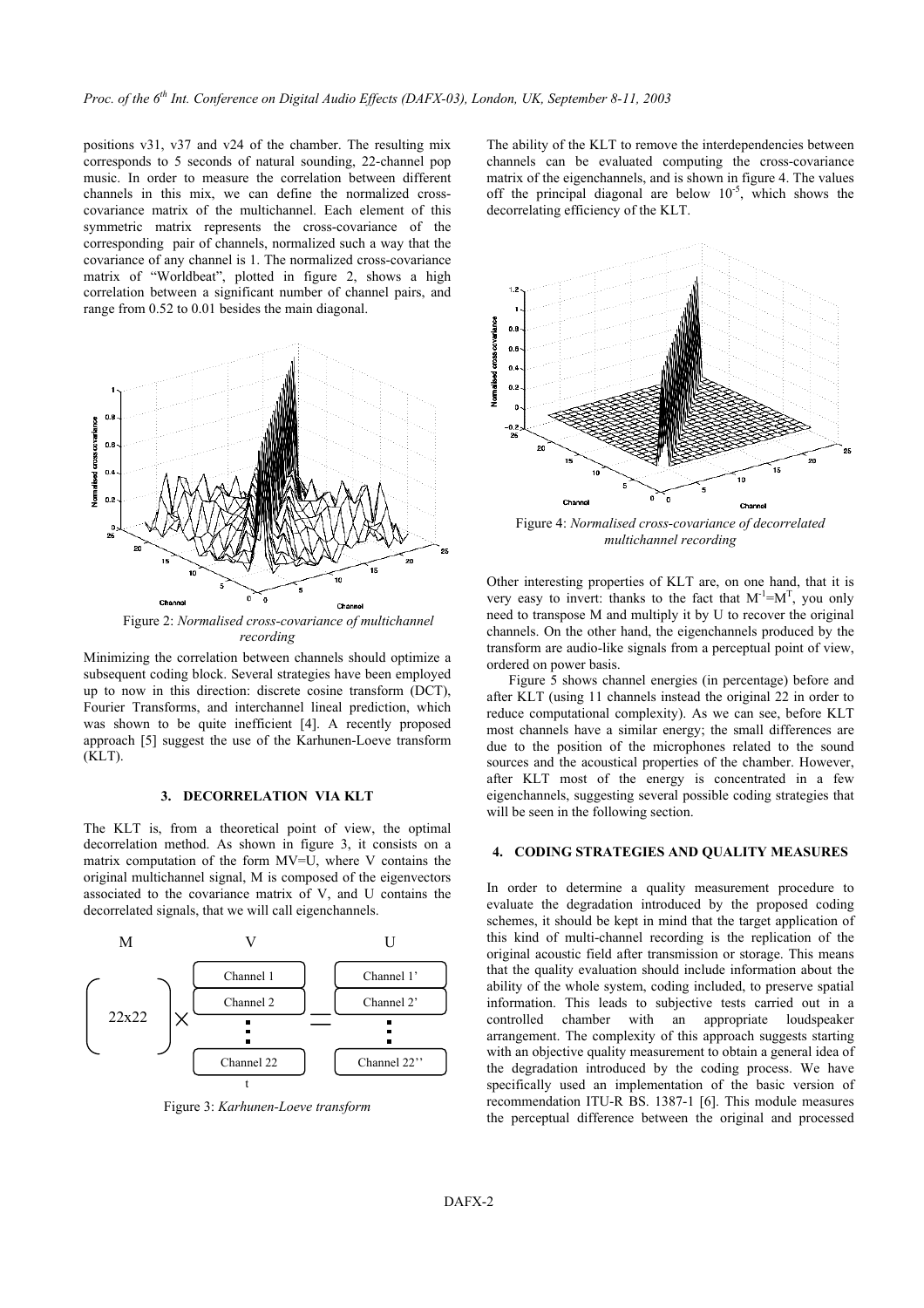signal by means of the so called Objective Difference Grade Fig 6: *Mean ODG versus n° of preserved eigenchannels* (ODG), a figure between 0 and –4, where 0 means "no perceptible degradation" and –4 means "very annoying degradation". The results of this quality measurement applied to the original and reconstructed multichannel on a channel by channel basis will be used from now on to compare different coding strategies. In the subsequent computations, we will reduce the multichannel order by a factor of 2 for complexity reasons, by discarding one out of two adjacent channels. The obtained results can be directly extrapolated to the 22 channelcase.



Figure 5: *Energy percentage before and after KLT* 

Hence, the KLT gives 11 eigenchannels ordered by power. This suggests a first coding strategy that consists of direct elimination of eigenchannels. This approach is clearly applicable to audio streaming for transmission through internet. When bandwidth restrictions apply, those eigenchannels with smaller energy can be discarded for transmission. Figure 6 shows the mean degradation of the quality of the perceived signal depending on the number of preserved eigenchannels. In each iteration we add one eigenchannel to the inverse KLT computation (beginning with the most energetic one) and then we calculate the mean with the most energetic one) and then we calculate the mean<br>ODG of the 11 channels after reconstruction.<br>*eigenchannels for different KLT computation periods* 



As we can see, the relationship between quality and number of preserved eigenchannels follows a monotonic increasing law. This property assures that the quality will not suffer a quick fall as we discard eigenchannels. However, it is clear that, with this approach, the quality suffers from a noticeable degradation even if only one eigenchannel is discarded.

It is also important to remark that we have used the same decorrelating matrix M for the entire audio signal (5 sec). One should think that the decorrelation efficiency of the KLT transform might increase if the transform coefficients are periodically recalculated. To verify this extreme, we have performed the same experiment just reported but for different KLT computation periods. Figure 7 shows the results for KLT recalculation periods corresponding to 2048, 8192, 131072 and 252000 samples (this last period corresponds to the length of the signal, 5.7 sec.). This figure shows that there is no need for updating the KLT coefficients more often than every 5 seconds, at least for "Worldbeat". As a consequence, the coding overhead due to the need of transmitting this coefficients to the decoder will be negligible.



*eigenchannels, for different KLT computation periods*

Another possible coding approach makes use of the fact that the eigenchannels preserve, generally speaking, the temporal, spectral and perceptual characteristics of audio signals. This makes them suitable to be coded with standard perceptual coders. In the following experiments, a MPEG AAC coder will be employed. Direct codification of the original multichannel with 64 Kbps/channel via AAC gives a mean ODG across the 11 channels of  $-1.9$ , while the cascade of KLT+AAC+KLT<sup>-1</sup>, with the same rate per channel applied this time to the eigenchannels, gives a mean ODG of  $-1.5$ , showing the viability of perceptually code the eigenchannels.

Another advantage of coding the eigenchannels instead of the multichannel itself is the possibility of adjusting the bit rate of each eigenchannel depending on its power. Before addressing the bit distribution among channels, we have studied the behaviour of the AAC coder in terms of ODG as a function of